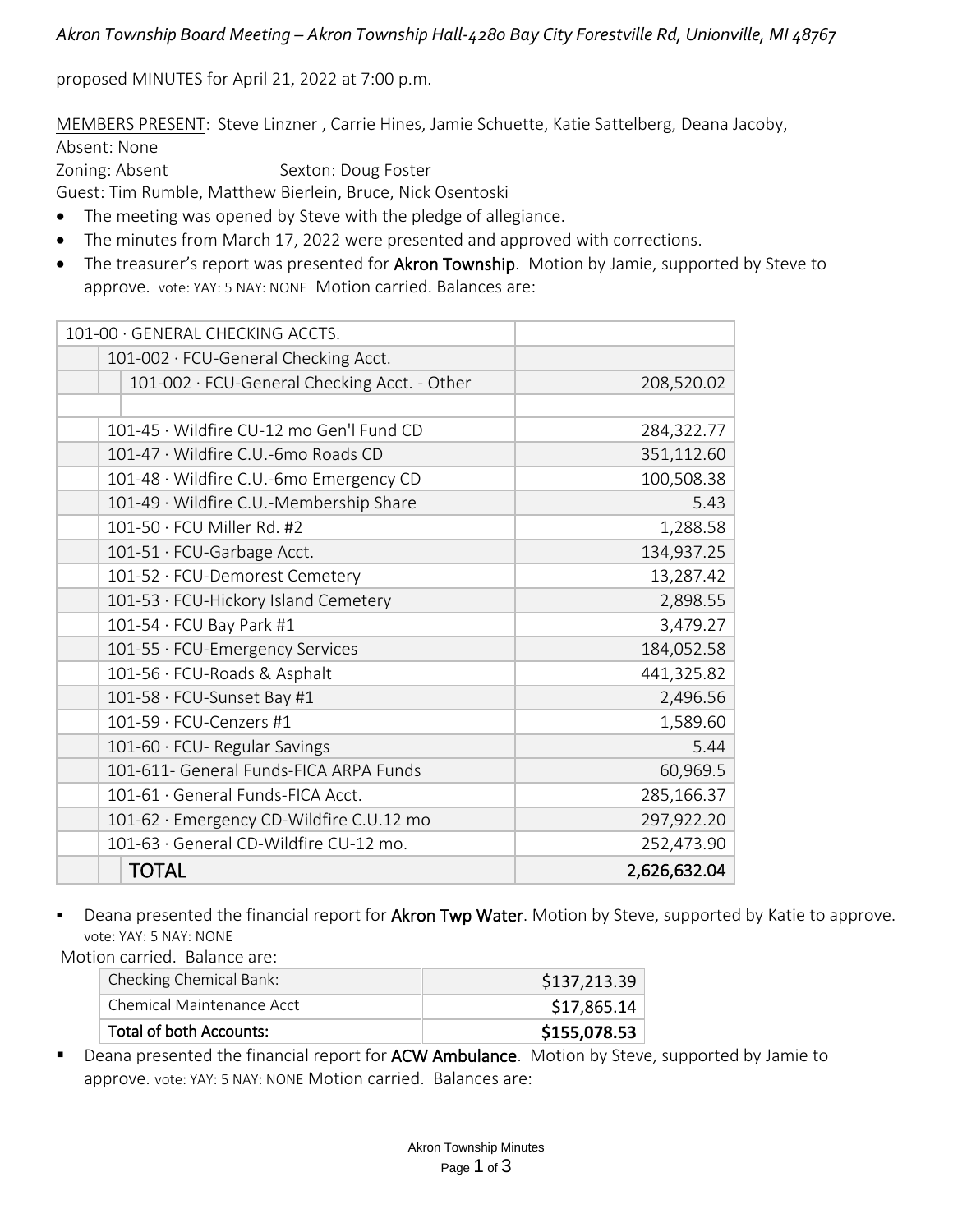## *Akron Township Board Meeting – Akron Township Hall-4280 Bay City Forestville Rd, Unionville, MI 48767*

| <b>PNC Bank General Checking:</b> | \$156,144.79 |
|-----------------------------------|--------------|
| <b>PNC CK Memorial Account:</b>   | \$14,167.57  |
| Frankenmuth CU Saving             | 105.21       |
| <b>Total of all Accounts:</b>     | \$170,417.57 |

- ❖ *Township payable report.* Payable totaling \$88,872.42 and payroll totaling \$7,492.49 was presented by Jamie to be paid. Motion by Steve to approve payable and payroll supported by Deana. vote: YAY: 5 NAY: NONE Motion carried.
- ❖ *Water Payable* No payable reported this month.
- ❖ *ACW Ambulance payables* totaling \$3,447.22 and payroll totaling \$10,378.68 was presented by Jamie to be paid. Motion by Steve supported by Katie to pay payable. vote: YAY:5 NAY: NONE Motion carried

## Board Report:

- Roadside mowing Bid were presented one bid was received Motion by Jamie Supported by Carrie to accept bid for roadside mowing from Discrete Services for 2022 season for \$3650 per cut. vote: YAY: 5 NAY: NONE- Motion Carried.
- Road bids were presented and approved
	- o Ringle Rd- Ackerman to M-25 for \$52,422.15 Motion by Jamie Supported Katie Motion carried
	- o Ringle Rd- M-25 to Bay Park for \$51,958.40 Motion by Steve Supported by Carrie Motion carried
	- o Gravel Roads Bids-
		- Thomas Rd- Dickerson to M-25-\$62,267.50
		- $\blacksquare$  Rogers Rd- M-25 to Allen  $\lesssim$  38,050.00
		- Cass City Rd-Thomas to Ringle \$30,00.00
		- $\blacksquare$  N. Thomas Rd & Cottage Drive  $\lesssim$  22,270.00
		- Akron Stockpile South \$22,100.00
		- Akron Stockpile North \$16,100.00
			- Motion by Steve Supported by Jamie to accept bids for 22 A crushed limestone as listed above. YAY:5 NAY: NONE Motion Carried
- Board received bids for Road Maintenance
	- o Thomas Road- Loomis to Gotham- \$35,089.50
	- $\circ$  Gotham Rd-Thomas to Ringle  $\circ$  \$9,765.00
	- o Gotham Rd- Ringle to Clark \$10,815.00
	- o Gotham Rd- Clark to Forest \$13,407.92
		- Motion by Steve supported by Deana to accept road maintenance as listed above. vote: YAY: 5 NAY: NONE **Motion carried.**
- Steve will verify with road commission about Ringle Rd- Loomis to Gothem on the condition of the road. If the road commission feels it needs to be improved/maintained this year, the Akron Township Board gives Steve permission to hold on Cass City Rd aggregate road and use funds for Ringle road- Loomis to Gothem maintenance. Motion by Carrie Supported by Katie YAY:5 NAY: NONE Motion Carried
- Board received a PA 116 application for Joel Fischer parcel # 001-022-000-0550-01 for 38.15 acres Motion by Jamie supported by Deana to approve PA116. Katie-yes, Steve-yes, Carrie-yes, Deana-yes, Jamie-yes Motion Carried